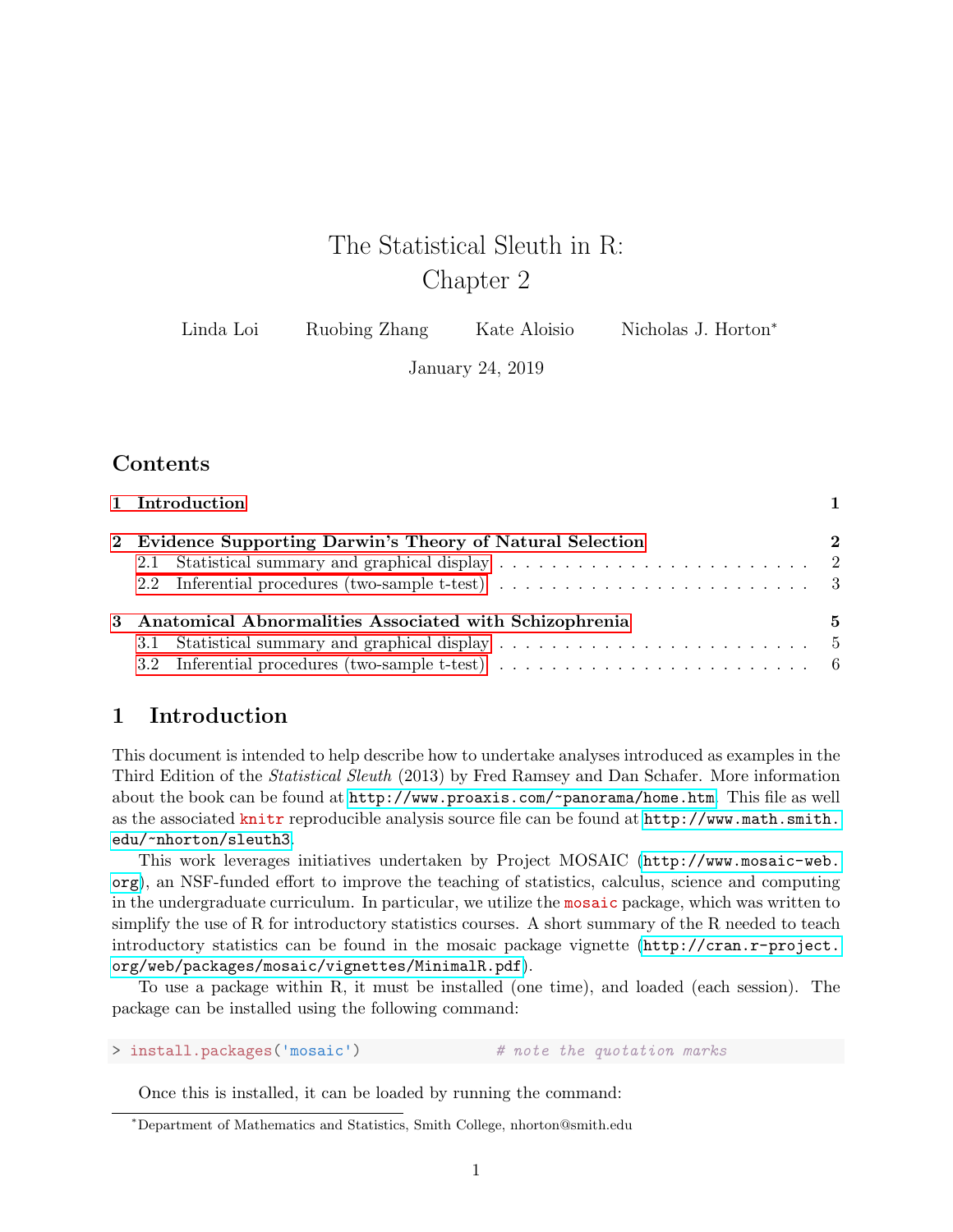#### > require(mosaic)

This needs to be done once per session.

In addition the data files for the *Sleuth* case studies can be accessed by installing the Sleuth3 package.

```
> install.packages('Sleuth3') # note the quotation marks
```
> require(Sleuth3)

We also set some options to improve legibility of graphs and output.

```
> trellis.par.set(theme=col.mosaic()) # get a better color scheme for lattice
> options(digits=3, show.signif.stars=FALSE)
```
The specific goal of this document is to demonstrate how to calculate the quantities described in Chapter 2: Inference Using t-Distributions using R.

### <span id="page-1-0"></span>2 Evidence Supporting Darwin's Theory of Natural Selection

Do birds evolve to adapt to their environments? That's the question being addressed by Case Study 2.1 in the Sleuth.

#### <span id="page-1-1"></span>2.1 Statistical summary and graphical display

We begin by reading the data and summarizing the variables.

```
> summary(case0201)
     Year Depth
Min. :1976 Min. : 6.2
1st Qu.:1976 1st Qu.: 9.1
Median :1977 Median : 9.9
Mean :1977 Mean : 9.8
3rd Qu.:1978 3rd Qu.:10.5
Max. :1978 Max. :11.7
> fav = favstats(Depth ~ Year, data=case0201); fav
 Year min Q1 median Q3 max mean sd n missing
1 1976 6.2 8.9 9.7 10.2 11.7 9.47 1.035 89 0
2 1978 7.1 9.6 10.3 10.7 11.7 10.14 0.906 89 0
```
A total of 178 subjects are included in the data: 89 are finches that were caught in 1976 and 89 are finches that were caught in 1978. The following figure replicates Display 2.1 on page 30.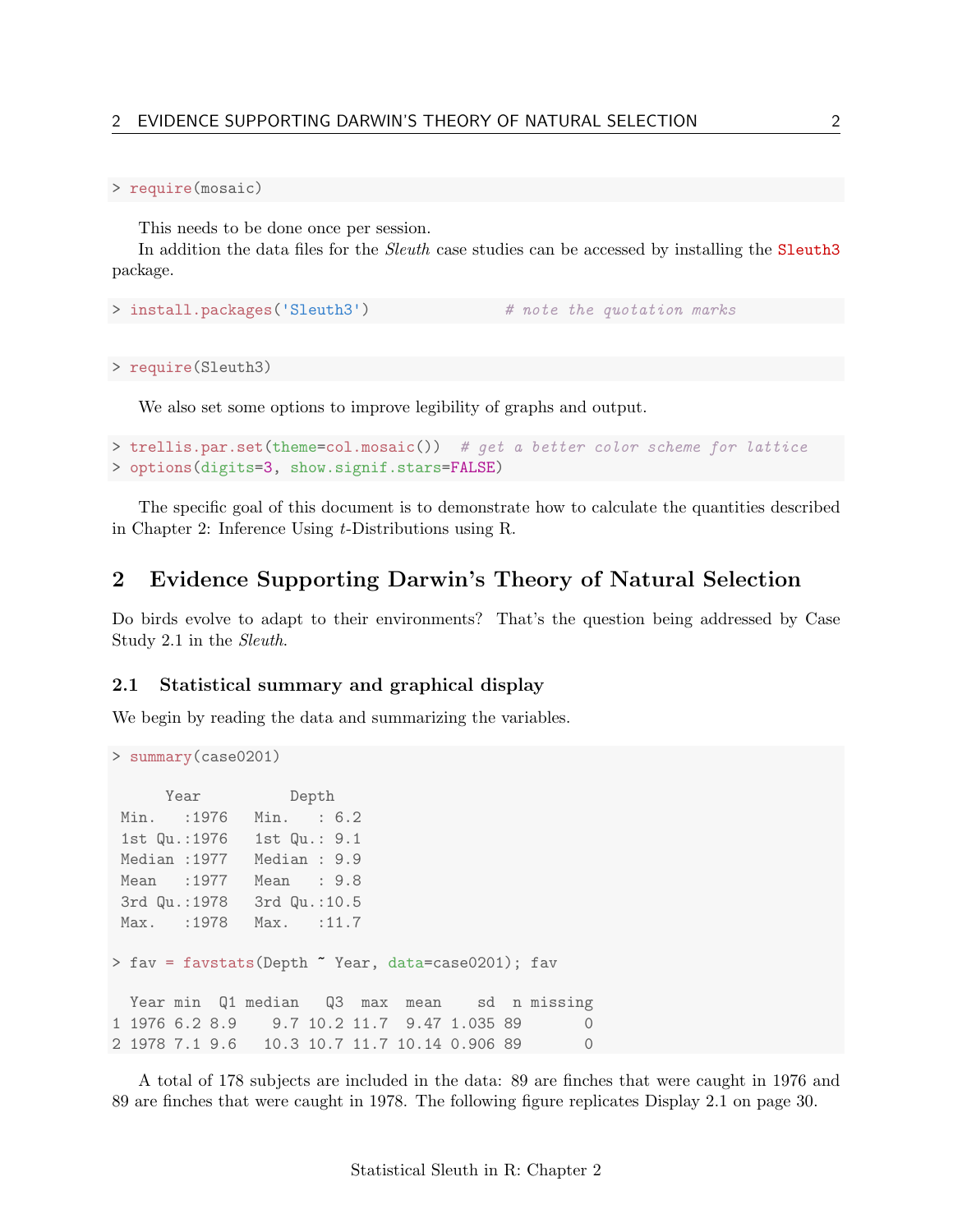



> densityplot(~ Depth, groups=Year, auto.key=TRUE, data=case0201)



The distributions are approximately normally distributed, with some evidence for a long left tail.

### <span id="page-2-0"></span>2.2 Inferential procedures (two-sample t-test)

First, we calculate the pooled SD and the standard error between these two different sample average (page 41, Display 2.8).

```
> # Calculate Pooled SD
> n1 = fav["1976", "n"]; n1
[1] NA
> n2 = fav["1978", "n"]; n2
[1] NA
```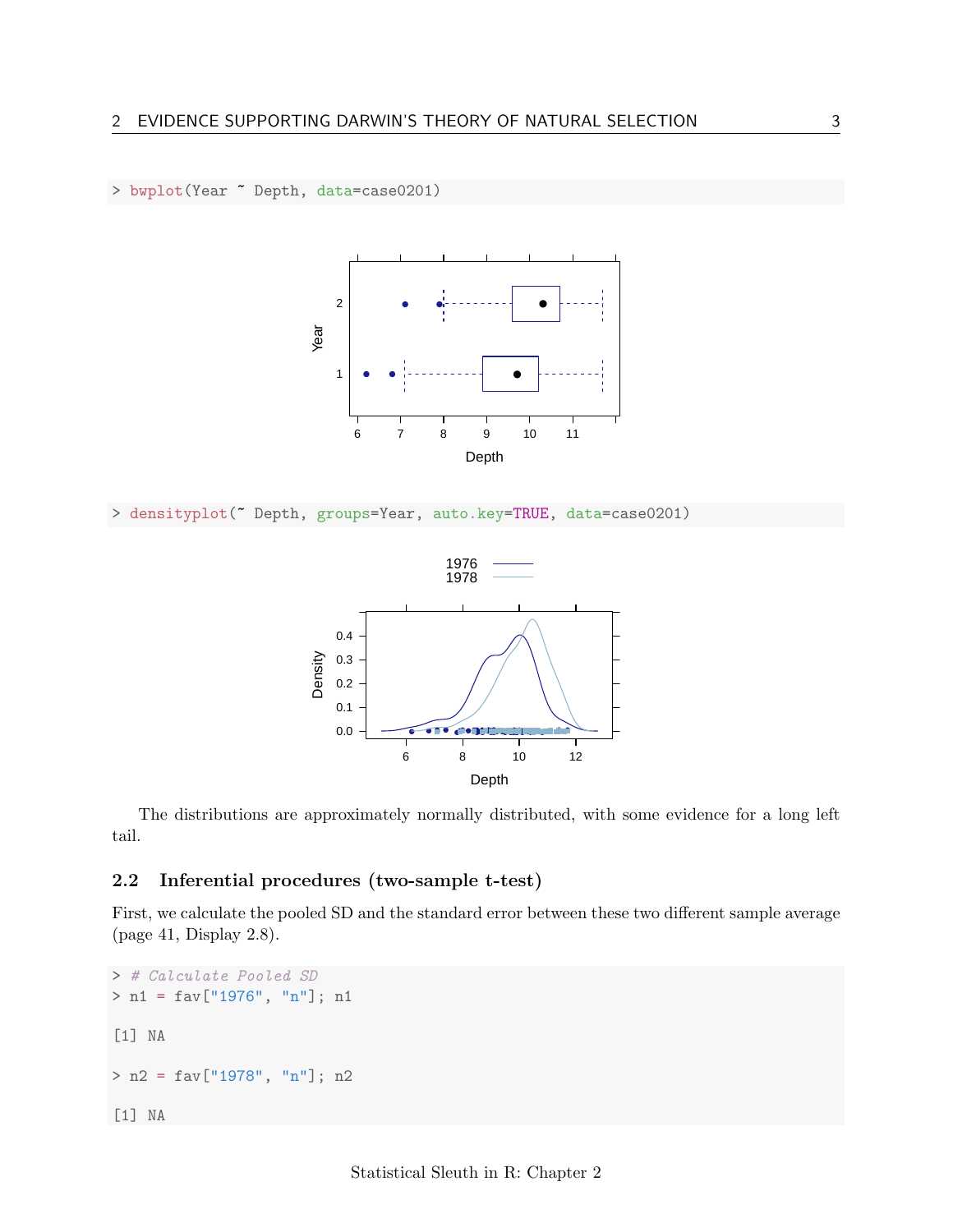```
> s1 = fav["1976", "sd"]; s1
[1] NA
> s2 = fav["1978", "sd"]; s2
[1] NA
> Sp = sqrt(((n1-1)*(s1)^2+(n2-1)*(s2)^2)/(n1+n2-2)); Sp
[1] NA
> # Calculate standard error
> SE = Sp*sqrt(1/n1+1/n2); SE[1] NA
```
So the pooled SD is NA and the standard error is NA. Based on this information, we can construct a 95% confidence interval (page 43, Display 2.9).

```
> Y1 = fav["1976", "mean"]; Y1
[1] NA
> Y2 = fav["1978", "mean"]; Y2
[1] NA
> Yd = Y2-Y1; Yd
[1] NA
> df = n1+n2-2; df
[1] NA
> qt = qt(0.975, df); qt[1] NA
> hw = qt*SE; hw[1] NA
> lower = Yd-hw; lower
[1] NA
> upper = Yd+hw; upper
[1] NA
```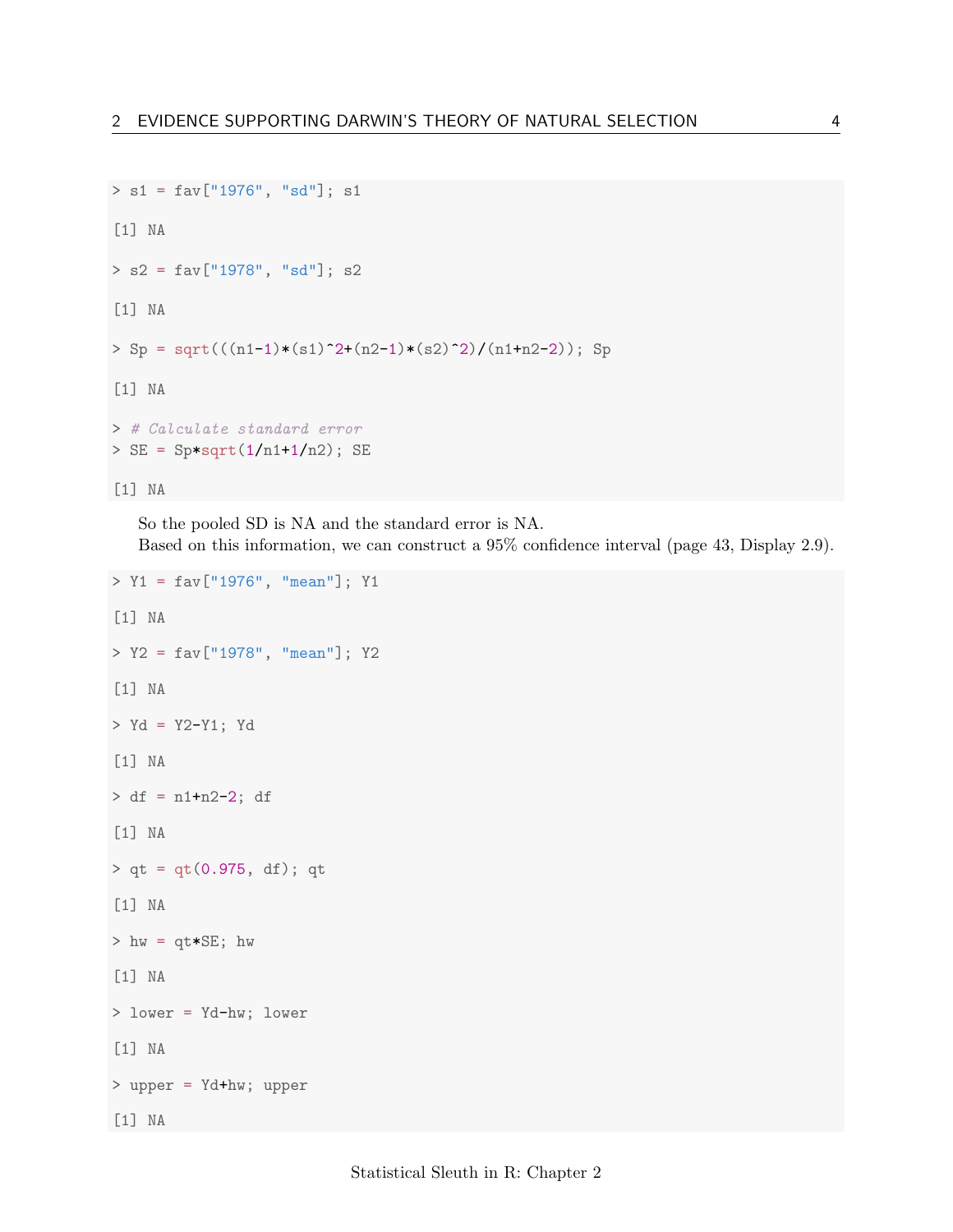So the 95% confidence interval of the difference between means is (NA, NA) Now we want to calculate the t-statistic and p-value (as shown on page 46, Display 2.10).

```
> tstats = (Yd-0)/SE; tstats # The hypothesis difference=0
[1] NA
> onepval = 1-pt(tstats, df); onepval
[1] NA
> twopval = 2*onepval; twopval
[1] NA
```
The one-sided p-value is approximately NA and the two-sided p-value is also approximately NA. We can get the results of "Summary of Statistical Findings" (page 29) by using the following code:

```
> t.test(Depth ~ Year, var.equal=TRUE, data=case0201)
Two Sample t-test
data: Depth by Year
t = -5, df = 200, p-value = 9e-06
alternative hypothesis: true difference in means is not equal to 0
95 percent confidence interval:
-0.956 - 0.381sample estimates:
mean in group 1976 mean in group 1978
             9.47 10.14
> confint(lm(Depth ~ Year, data=case0201))
             2.5 % 97.5 %
(Intercept) -935.61 -366.488
Year 0.19 0.478
```
### <span id="page-4-0"></span>3 Anatomical Abnormalities Associated with Schizophrenia

Is the area of brain related to the development of schizophrenia? That's the question being addressed by case study 2.2 in the Sleuth.

#### <span id="page-4-1"></span>3.1 Statistical summary and graphical display

We begin by reading the data and summarizing the variables.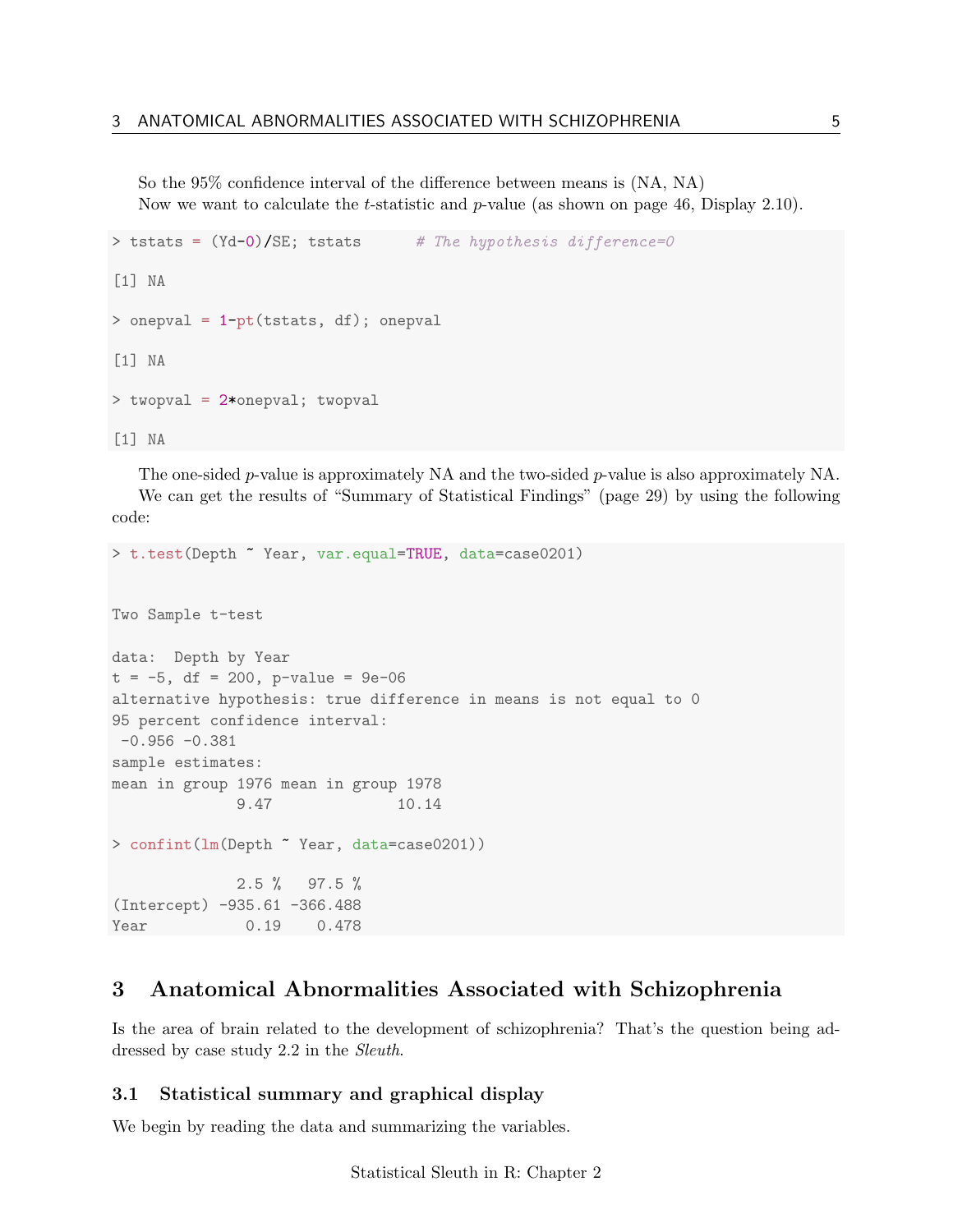> summary(case0202)

| Unaffected    |        |               | Affected |
|---------------|--------|---------------|----------|
| Min.          | : 1.25 | Min. : 1.02   |          |
| 1st Qu.:1.60  |        | 1st Qu.:1.31  |          |
| Median : 1.77 |        | Median : 1.59 |          |
| Mean          | : 1.76 | Mean : 1.56   |          |
| 3rd Qu.: 1.94 |        | 3rd Qu.:1.78  |          |
| Max.          | :2.08  | Max.          | : 2.02   |

A total of 15 subjects are included in the data. There are 15 pairs of twins; one of the twins has schizophrenia, and the other does not. So there are 15 affected subjects and 15 unaffected subjects.

The difference in area of left hippocampus of these pairs of twins is:

```
> case0202 = transform(case0202, DIFF = Unaffected - Affected)
> favstats(~ DIFF, data=case0202)
  min Q1 median Q3 max mean sd n missing
-0.19 0.055 0.11 0.315 0.67 0.199 0.238 15
```
This matches the results on page 31, Display 2.2.

```
> densityplot(~ DIFF, data=case0202)
```


#### <span id="page-5-0"></span>3.2 Inferential procedures (two-sample t-test)

We want to calculate the paired t-test and 95% confidence interval.

```
> # Calculate t-statistics
> difmean = mean(~ DIFF, data=case0202); difmean
[1] 0.199
```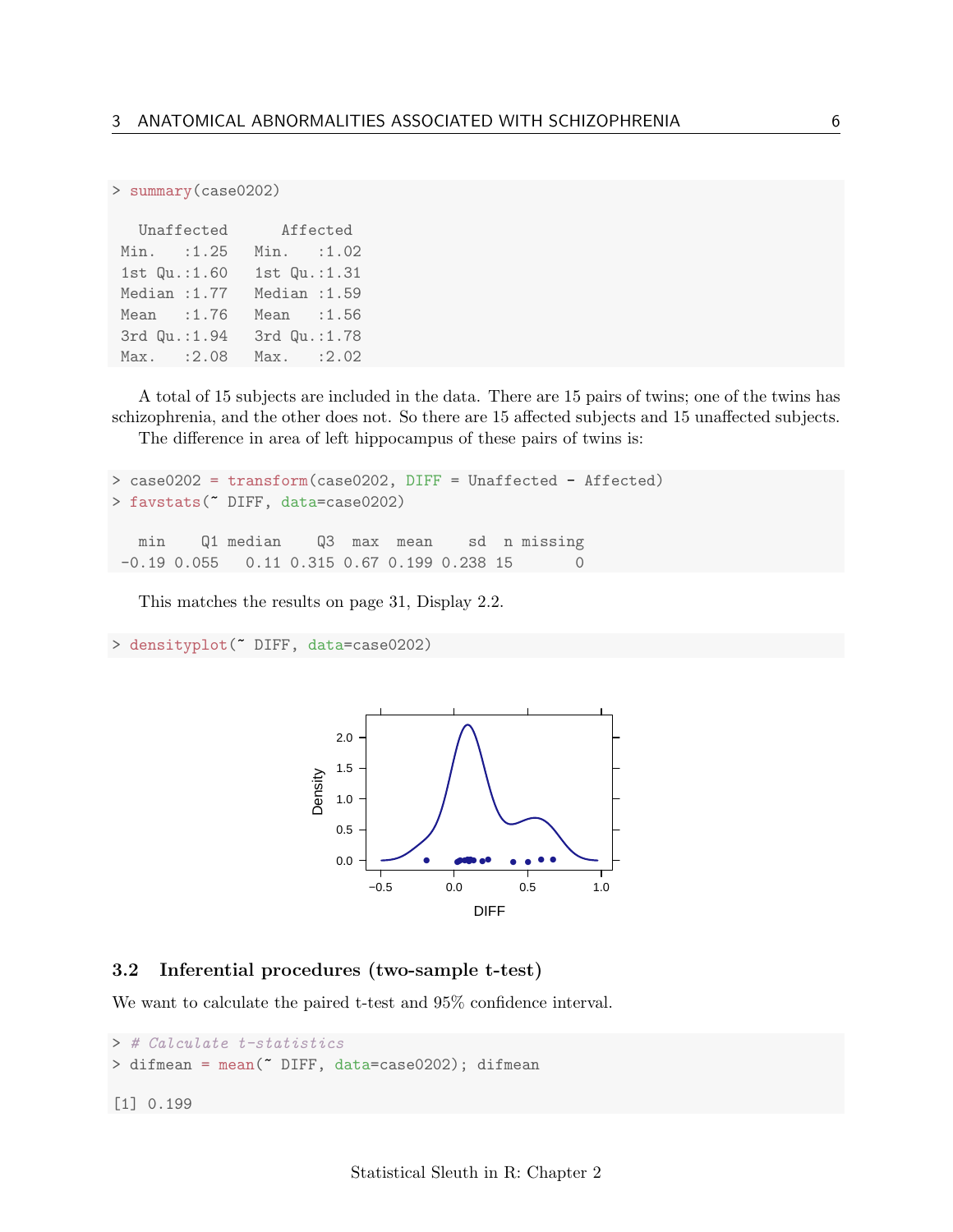```
> difsd = sd(~ DIFF, data=case0202); difsd
[1] 0.238
> difn = nrow(case0202); difn
[1] 15
> difSE = difsd/sqrt(difn); difSE
[1] 0.0615
> tscore = (difmean=0)/difSE; tscore # hypothesis difference=0
[1] 3.23
> twopvalue = 2*(1-pt(tscore, diff-1)); twopvalue
[1] 0.00606
> # Construct confidence interval
> tstar = qt(0.975, difn-1); tstar
[1] 2.14
> schizolower = difmean - tstar*difSE; schizolower
[1] 0.0667
> schizoupper = difmean + tstar*difSE; schizoupper
[1] 0.331
```
So the two-sided *p*-value is approximately 0.006 and the 95% confidence interval is  $(0.07, 0.33)$ . We can also get the results displayed on page 32 by conducting a paired  $t$ -test:

> with(case0202, t.test(Unaffected, Affected, paired=TRUE))

Paired t-test

```
data: Unaffected and Affected
t = 3, df = 10, p-value = 0.006
alternative hypothesis: true difference in means is not equal to 0
95 percent confidence interval:
0.0667 0.3306
sample estimates:
```